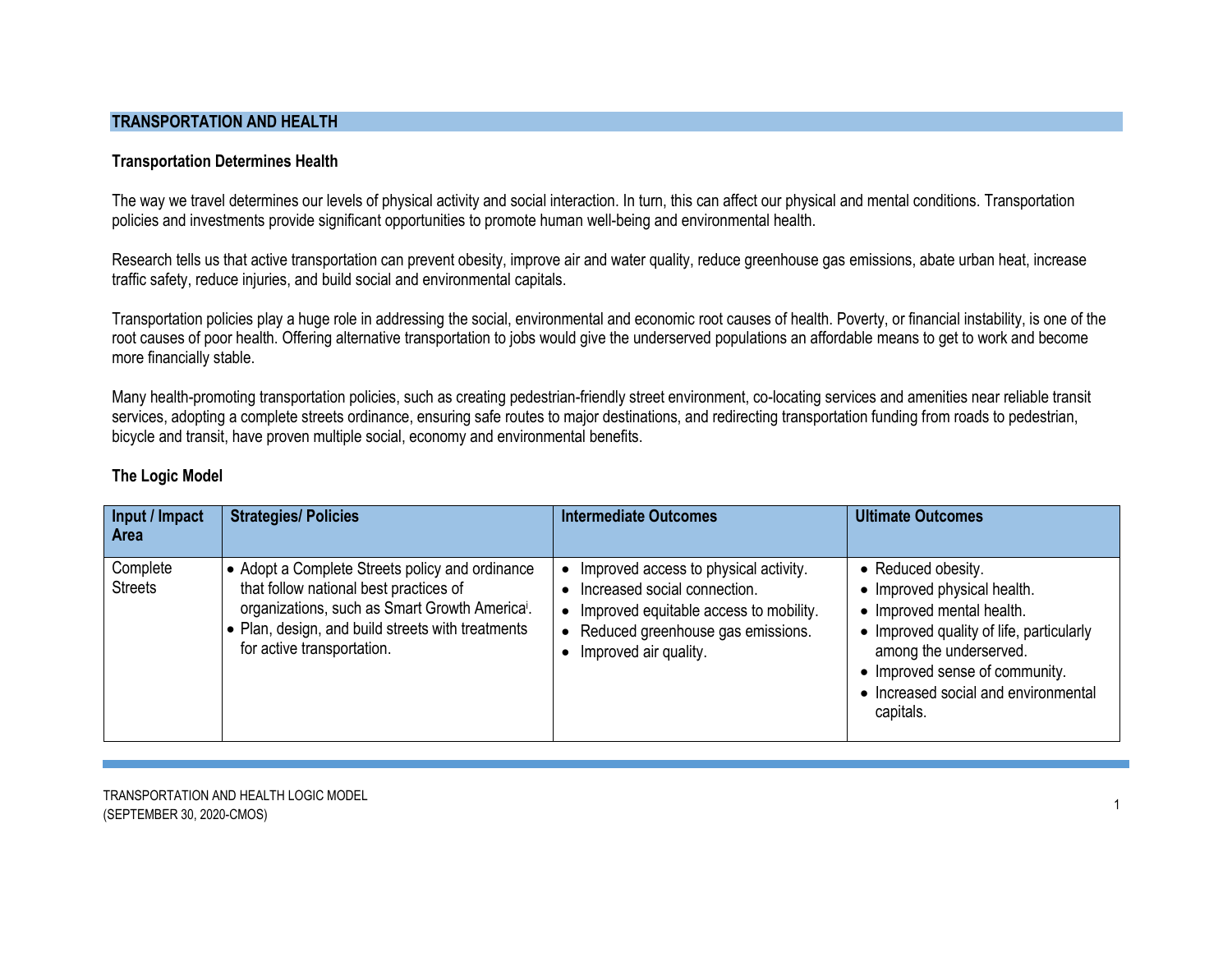| Input / Impact<br><b>Area</b>       | <b>Strategies/ Policies</b>                                                                                                                                                                                                                                                                                                                                                                                                                                                                                                                                                                                                                                             | <b>Intermediate Outcomes</b>                                                                                                                                                                                                                                                                                                                    | <b>Ultimate Outcomes</b>                                                                                                                                                                                                                                                                                                                                                                                                                    |
|-------------------------------------|-------------------------------------------------------------------------------------------------------------------------------------------------------------------------------------------------------------------------------------------------------------------------------------------------------------------------------------------------------------------------------------------------------------------------------------------------------------------------------------------------------------------------------------------------------------------------------------------------------------------------------------------------------------------------|-------------------------------------------------------------------------------------------------------------------------------------------------------------------------------------------------------------------------------------------------------------------------------------------------------------------------------------------------|---------------------------------------------------------------------------------------------------------------------------------------------------------------------------------------------------------------------------------------------------------------------------------------------------------------------------------------------------------------------------------------------------------------------------------------------|
| Neighborhood<br>Road<br>Environment | • Treat streets as healthy and safe "places".<br>• Improve environmental quality of streets, such<br>as:<br>Apply pedestrian and bicycle friendly design.<br>Ensure safe sidewalks.<br>Create connected on-street and off-street<br>trails.<br>$\triangleright$ Develop gridded street patterns.<br>Ensure small street block size.<br>Minimize curb cuts.<br>➤<br>> Apply Low Impact Development/ Green<br>Stormwater Infrastructure practices.<br>$\triangleright$ Provide green spaces, landscaping, public<br>arts, and street furnishing to promote<br>comfortable walking.<br>• Create compact and mixed-use developments<br>inducive to walking and placemaking. | • Increased walkability.<br>• Increased bicycling.<br>• Improved physical activity.<br>• Increased social connection.<br>• Increased small-scale economic<br>development.<br>• Reduced crime.                                                                                                                                                   | • Improved local economy.<br>• Increased social, environmental and<br>physical capitals.<br>• Increased community diversity and<br>inclusiveness.<br>• Improved quality of life across<br>neighborhoods.<br>• Improved sense of community and<br>place attachment.<br>• Improved neighborhood safety.<br>• Increased life expectancy.<br>• Reduced depression and improved<br>emotional/mental health.<br>• Improved health and well-being. |
| Safety<br><b>Measures</b>           | • Use environmentally-sensitive designii,<br>landscape improvements, and street trees to<br>improve roadside safety.<br>• Consider a range of traffic calming measures,<br>such as:<br>$\triangleright$ Road diet<br>Street crossing design<br>$\triangleright$ Speed humps<br>$\triangleright$ Design of on-street parking<br>Lighting<br>$\triangleright$ Visibility                                                                                                                                                                                                                                                                                                  | • Improved driver safety.<br>• Reduced collision rate.<br>• Reduced cut-through traffic.<br>• Increased user comfort for transit access<br>and active transportation use.<br>• Reduced number of traffic deaths and<br>serious injuries.<br>Increased number of active<br>transportation trips.<br>• Safer driver behavior.<br>• Reduced crime. | • Reduced traffic deaths (to zero) and<br>serious injuries.<br>• Improved neighborhood safety.<br>• Improved health and well-being.                                                                                                                                                                                                                                                                                                         |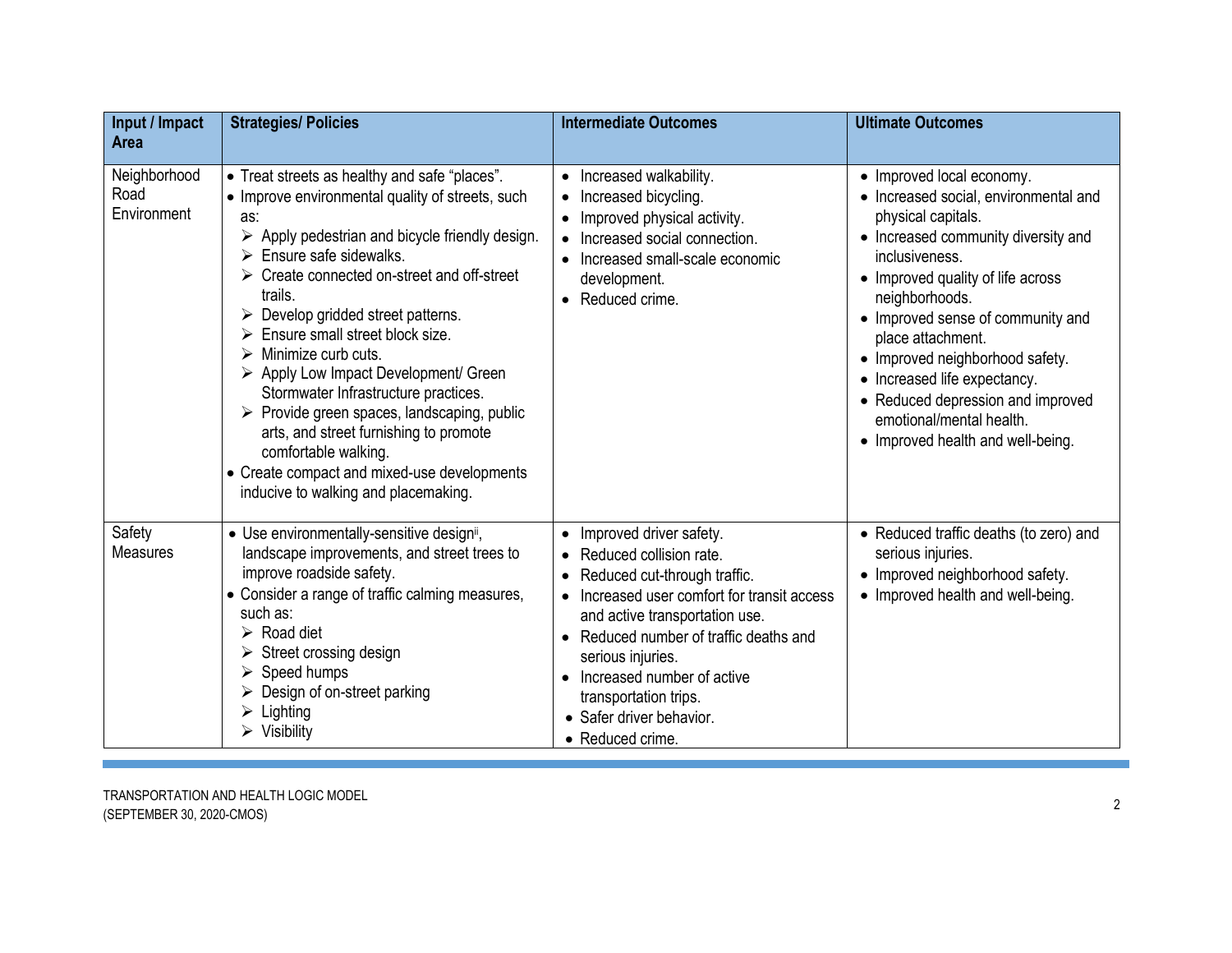| Input / Impact<br><b>Area</b>      | <b>Strategies/ Policies</b>                                                                                                                                                                                                                                                                                                                                                                                                                                             | <b>Intermediate Outcomes</b>                                                                                                                                                                                                                                                                                     | <b>Ultimate Outcomes</b>                                                                                                                                                                                                                          |
|------------------------------------|-------------------------------------------------------------------------------------------------------------------------------------------------------------------------------------------------------------------------------------------------------------------------------------------------------------------------------------------------------------------------------------------------------------------------------------------------------------------------|------------------------------------------------------------------------------------------------------------------------------------------------------------------------------------------------------------------------------------------------------------------------------------------------------------------|---------------------------------------------------------------------------------------------------------------------------------------------------------------------------------------------------------------------------------------------------|
|                                    | $\triangleright$ Lower Speed Limits<br>$\triangleright$ Speed camera<br>• Educate the public about road safety.<br>• Set Target Zeroiii as a goal.                                                                                                                                                                                                                                                                                                                      | • Increased number of pedestrians using<br>amenities.<br>• Improved walking and biking conditions<br>for all residents.                                                                                                                                                                                          |                                                                                                                                                                                                                                                   |
| Safe Routes<br>and<br>Connectivity | • Plan and implement Safe Routes to School with<br>stakeholders.<br>• Consider access/ connectivity/ co-location with<br>transit when siting schools.<br>• Promote Safe Routes to Destinations, including<br>parks and recreation, transit, shopping, and<br>places of employment.<br>• Promote street connectivity/ trail accessibility.                                                                                                                               | • Increased number of students walking to<br>school.<br>• Increased number of pedestrans.<br>• Increased physical activity.<br>• Increased sidewalk and trail connections<br>to schools.<br>• Increased connected pedestrian and<br>bicycle facilities to access destinations.<br>• Increased social connection. | • Reduced obesity.<br>• Increased social and environmental<br>capitals.<br>• Improved sense of community.<br>• Increased acceptance of walking as a<br>societal norm for all ages.<br>• Improved health and well-being.<br>• Improved livability. |
| Equitable<br>Access                | • Apply Universal Design iv v vi standards and<br>principles to improve mobility among all ages<br>and abilities.<br>• Consider equity in making transportation<br>decisions.<br>• Support compact communities to promote equity<br>for all.<br>• Prioritize projects and investments in historically<br>underserved areas with the affected<br>communities.<br>• Develop Americans with Disabilities Act (ADA)<br>Evaluation and Transition Plan with<br>stakeholders. | • Improved equitable access to<br>opportunities in historically underserved<br>communities and for all population<br>groups.<br>• Increased number of adopted ADA<br>Transition Plans in the County.                                                                                                             | • Improved social determinants of<br>health indicators.<br>• Reduced poverty.<br>• Reduced health disparities.<br>• Increased human, social and physical<br>capitals.<br>• Increased community diversity and<br>inclusiveness.                    |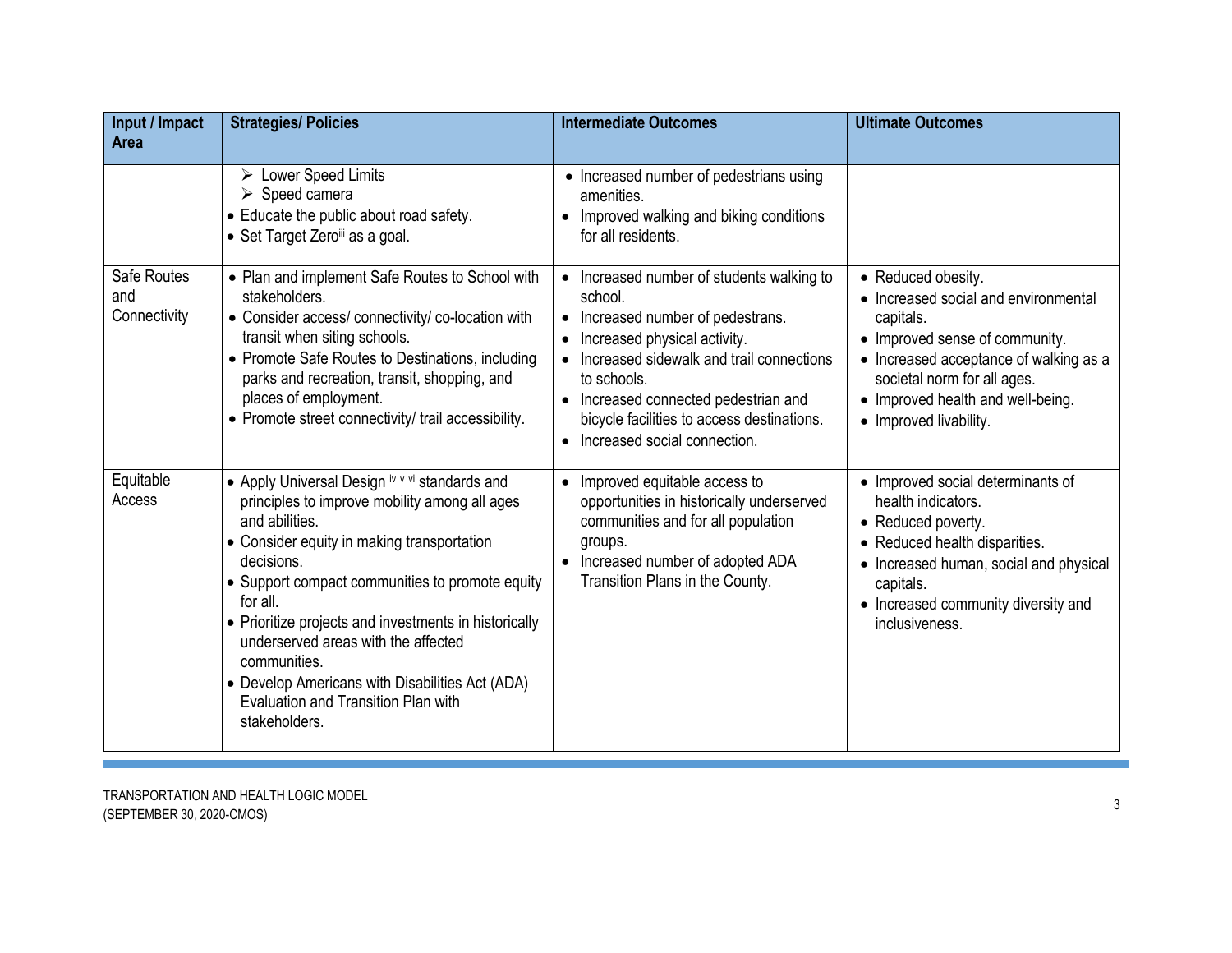| Input / Impact<br><b>Area</b> | <b>Strategies/ Policies</b>                                                                                                                                                                                                                                                                                                                                                                                                      | <b>Intermediate Outcomes</b>                                                                                                                                                                                                                                                                                                                                                                                                                                                                                                                                   | <b>Ultimate Outcomes</b>                                                                                                                                                                   |
|-------------------------------|----------------------------------------------------------------------------------------------------------------------------------------------------------------------------------------------------------------------------------------------------------------------------------------------------------------------------------------------------------------------------------------------------------------------------------|----------------------------------------------------------------------------------------------------------------------------------------------------------------------------------------------------------------------------------------------------------------------------------------------------------------------------------------------------------------------------------------------------------------------------------------------------------------------------------------------------------------------------------------------------------------|--------------------------------------------------------------------------------------------------------------------------------------------------------------------------------------------|
| <b>Public Transit</b>         | • Create compact and dense developments to<br>support transit usage.<br>• Co-locate services/ amenities near transit<br>facilities.<br>• Ensure continuous sidewalks and bike lanes<br>connect to bus stops and transit centers.<br>• Provide bike parking facilities.<br>• Provide transit passes instead of parking stalls.<br>• Provide transit services to connect low-income<br>neighborhoods and employment centers.       | Increased number of people living within<br>$\bullet$<br>$\frac{1}{2}$ mile radius to transit.<br>• Increased connectivity and access to<br>jobs, healthy foods, medical services,<br>and community events.<br>• Reduced single occupancy vehicle<br>congestion and associated greenhouse<br>gas emissions.<br>Increased transit ridership and frequency.<br>$\bullet$<br>Increased percentage of riders accessing<br>transit by walking or rolling.<br>• Increased physical activity.<br>Increased transit services in areas with<br>low car ownership rates. | • Improved social connections.<br>• Reduced poverty.<br>• Reduced obesity.<br>• Improved overall health and well-<br>being.<br>• Increased social, physical and<br>environmental capitals. |
| Mode Shift                    | • Set and track mode shift targets.<br>• Develop performance measures other than<br>traditional level of service-based congestion<br>measures, such as Vehicle Miles Traveledvii and<br>multimodal creditsviii.<br>• Develop Transportation Demand Management<br>programs <sup>ix</sup> to promote alternatives to driving<br>alone, such as Commute Trip Reduction,<br>employee incentives, focused community<br>outreach, etc. | • Reduced congestion and Vehicle Miles<br>Traveled per capita.<br>Increased in number of trips by transit<br>$\bullet$<br>and active transportation modes.<br>• Improved air quality.<br>• Increased physical activity.                                                                                                                                                                                                                                                                                                                                        | • Reduced obesity.<br>• Improved physical health.<br>• Improved social and mental health.<br>• Increased social and environmental<br>capitals.                                             |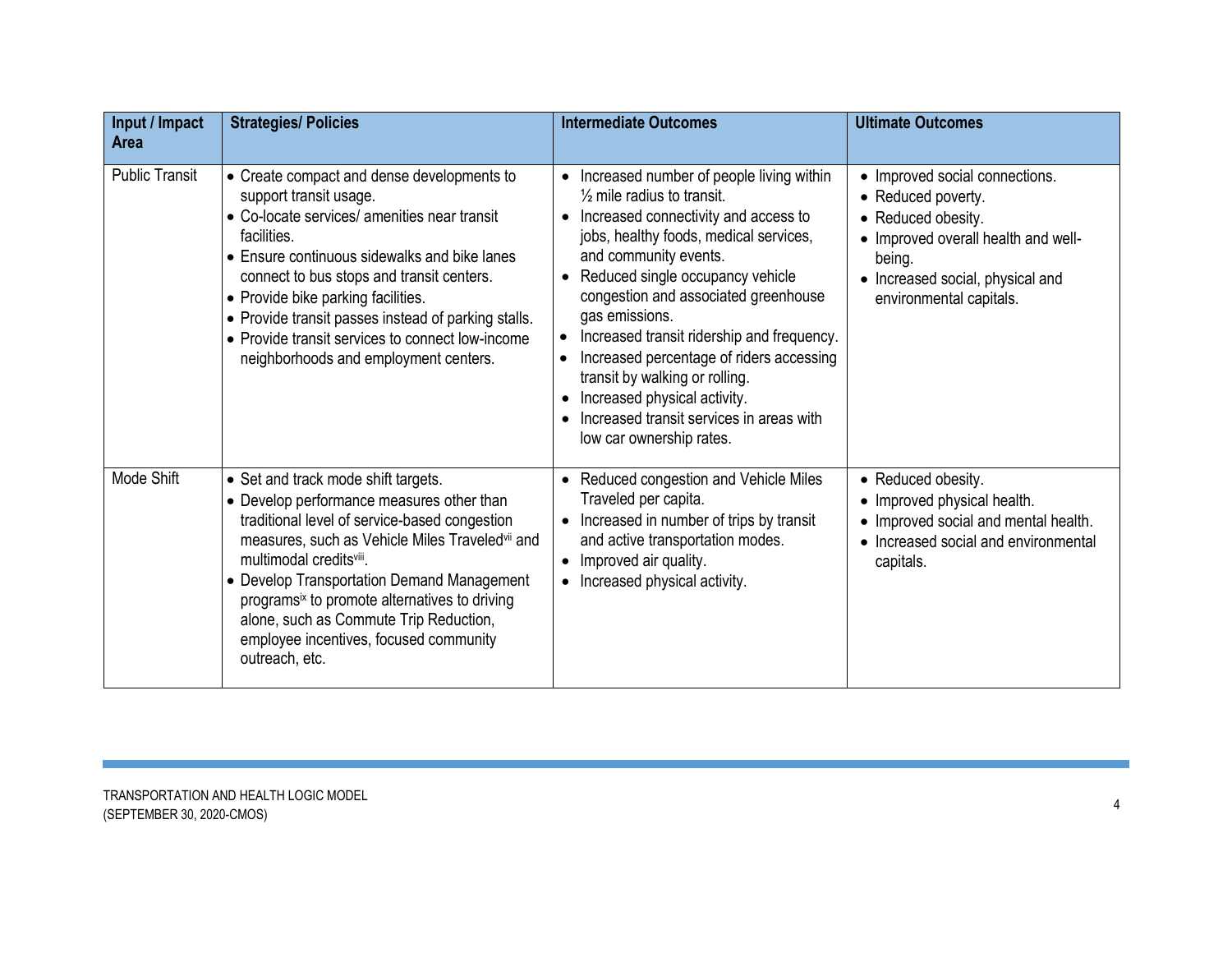# **Research Evidence**

# **General**

Boehmer, T.K., A.M. Wendel, F. Bowers, K. Robb, E. Christopher, J.E. Broehm, K. Rose, and J. Ralph. 2017. "U.S. Transportation and Health Data Tool: Data for Action." *Journal of Transportation and Health* 6: 530-537. [https://doi.org/10.1016/j.jth.2017.02.007.](https://doi.org/10.1016/j.jth.2017.02.007)

Christian, T.J. 2012. "Trade-offs Between Commuting Time and Health-related Activities." *[Journal of Urban Health](https://www.ncbi.nlm.nih.gov/pubmed/22689293/)* 89, no. 5: 746-57. [https://www.ncbi.nlm.nih.gov/pubmed/22689293/.](https://www.ncbi.nlm.nih.gov/pubmed/22689293/)

Dannenburg, Andrew L., Howard Frumkin, and Richard J. Jackson, ed. 2011. *Making Healthy Places: Designing and Building for Health, Well-Being, and Sustainability*. Washington, DC: Island Press. https://www.researchgate.net/publication/261215792 Making Healthy Places Designing and Building for Health Well-Being and Sustainability by Andrew L Dannenberg Howard Frumkin and Richard J Jackson.

Frumkin, Howard. 2002. "Urban Sprawl and Public Health." *Public Health Reports* 117. [https://www.ncbi.nlm.nih.gov/pmc/articles/PMC1497432/pdf/12432132.pdf.](https://www.ncbi.nlm.nih.gov/pmc/articles/PMC1497432/pdf/12432132.pdf)

Nashua Regional Planning Commission, New Hampshire Department of Transportation, New Hampshire Office of Energy and Planning. "Performance Zoning." *Integrating Transportation and Community Planning Fact Sheet* 34. [https://www.nashuarpc.org/files/7213/9042/4981/FS34\\_Performance\\_Zoning.pdf.](https://www.nashuarpc.org/files/7213/9042/4981/FS34_Performance_Zoning.pdf)

Stevenson, Mark, Jason Thompson, Thiago Herick de Sa, Reid Ewing, Dinesh Mohan, Rod McClure, Ian Roberts, Geetam Tiwari, Billie Giles-Corti, Jim Sallis, Xiaoduan Sun, Mark Wallace, and James Woodcock. 2016. "Land Use, Transport and Population Health: Estimating the Health Benefits of Compact Cities." *Lancet* 388, no.10062: 2925–2935. [https://www.ncbi.nlm.nih.gov/pmc/articles/PMC5349496/.](https://www.ncbi.nlm.nih.gov/pmc/articles/PMC5349496/)

# **Complete Streets**

National Center of Bicycling & Walking. 2010. "Increasing Physical Activity through Community Design." *[http://www.bikewalk.org/pdfs/2010/IPA\\_full.pdf](http://www.bikewalk.org/pdfs/2010/IPA_full.pdf)*.

People Powered Movement. "Benefits of Biking and Walking." Accessed April 8, 2020. [https://www.peoplepoweredmovement.org/benefits-of-biking-walking/.](https://www.peoplepoweredmovement.org/benefits-of-biking-walking/)

Rundle, Andrew G., and Steven. B. Heymsfield. 2016. "Can Walkable Urban Design Play a Role in Reducing the Incidence of Obesity-Related Conditions?" *Journal of American Medical Association* 315, No. 20:2175-77. https:/[/doi.org/10.1001/jama.2016.5635.](https://jamanetwork.com/journals/jama/article-abstract/2524165)

TRANSPORTATION AND HEALTH LOGIC MODEL TURNOL SAMANISMAND NEALM ESSED MSBELL 5<br>(SEPTEMBER 30, 2020-CMOS)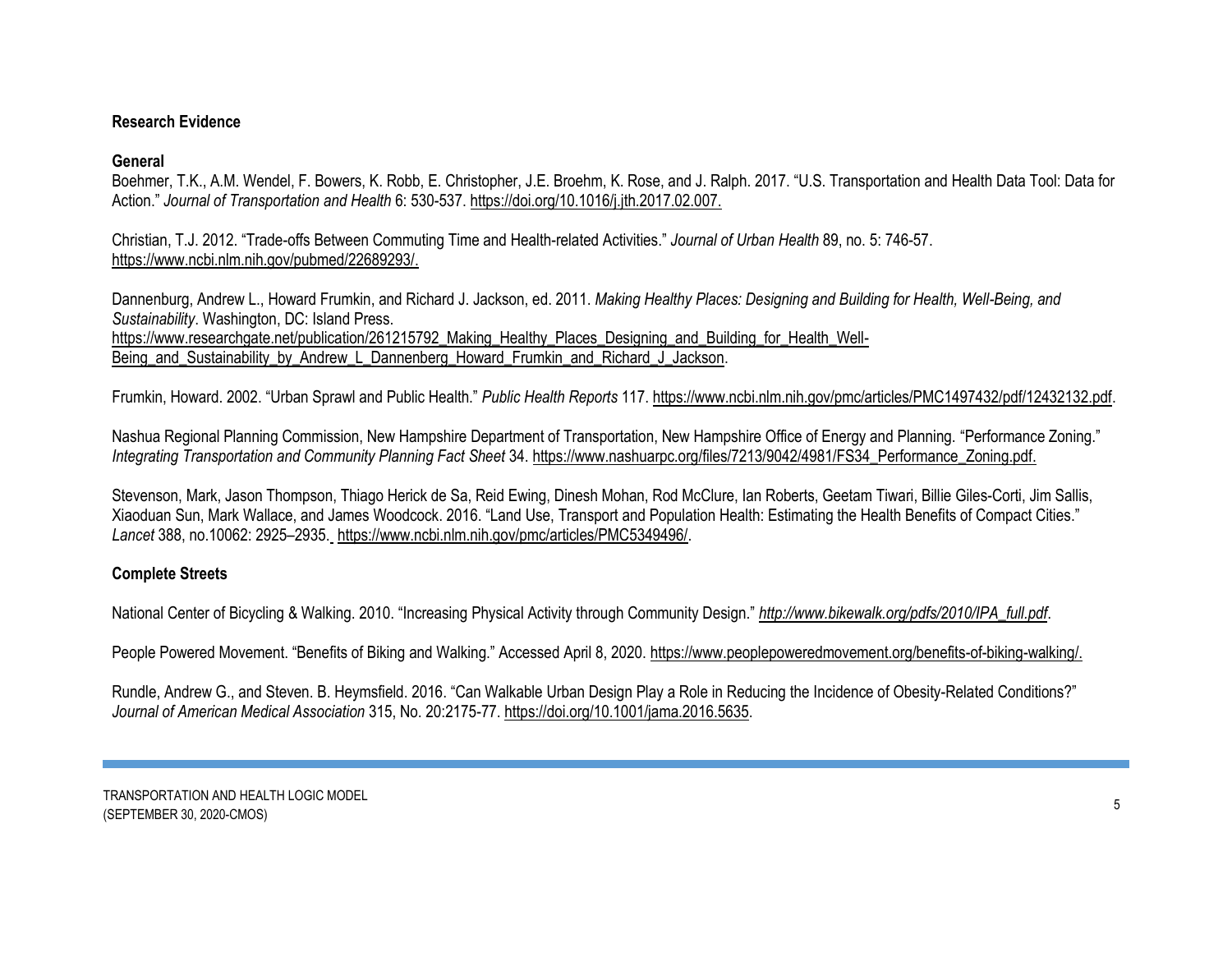Settlement.org. "What Are the Health Benefits of Walking and Cycling?" Ontario Council Agencies Serving Immigrants. Accessed April 8, 2020. <https://settlement.org/ontario/daily-life/transportation/walking-and-cycling/what-are-the-health-benefits-of-walking-and-cycling/>

Smart Growth America/National Complete Streets Coalition. 2018. "The Elements of a Complete Streets Policy." *[https://smartgrowthamerica.org/resources/elements-complete-streets-policy/.](https://smartgrowthamerica.org/resources/elements-complete-streets-policy/)*

Sustrans. 2019. "Health Benefits of Cycling and Walking." UK National Cycling Network. Accessed April 8, 2020. [https://www.sustrans.org.uk/what-you-can](https://www.sustrans.org.uk/what-you-can-do/use-your-car-less/health-benefits-walking-and-cycling)[do/use-your-car-less/health-benefits-walking-and-cycling.](https://www.sustrans.org.uk/what-you-can-do/use-your-car-less/health-benefits-walking-and-cycling)

#### **Neighborhood Road Environment**

Cohen, D.A., S. Inagami, and B. Finch. 2008. "The Built Environment and Collective Efficacy." *Health & Place* 14, no. 2: 198-208. [https://www.ncbi.nlm.nih.gov/pubmed/17644395.](https://www.ncbi.nlm.nih.gov/pubmed/17644395)

Frank, Lawrence, James F. Sallis, …and William Bachman. 2006. "Many Pathways from Land Use to Health: Associations between Neighborhood Walkability and Active Transportation, Body Mass Index, and Air Quality." *Journal of the American Planning Association* 72, no.1: 75-87. [https://pdfs.semanticscholar.org/d6f7/6ca88000717b842d94c387661df2364f7733.pdf.](https://pdfs.semanticscholar.org/d6f7/6ca88000717b842d94c387661df2364f7733.pdf)

Fujiwara, T., and I. Kawachi. 2008. "A Prospective Study of Individual-level Social Capital and Major Depression in the United States." *Journal of Epidemiology and Community Health* 62, no. 7: 627-33. [https://www.ncbi.nlm.nih.gov/pubmed/18559446.](https://www.ncbi.nlm.nih.gov/pubmed/18559446)

Kawachi, Ichiro, S. V. Subramanian, and Daniel Kim, ed. 2008. *Social Capital and Health*. New York: Springer Publishing Company. [https://academic.oup.com/aje/article/168/11/1340/121775.](https://academic.oup.com/aje/article/168/11/1340/121775)

Leyden, Kevin M. 2003. "Social Capital and the Built Environment: The Importance of Walkable Neighborhoods." *American Journal of Public Health* 93, no. 9:1546–1551[. https://ajph.aphapublications.org/doi/10.2105/AJPH.93.9.1546.](https://ajph.aphapublications.org/doi/10.2105/AJPH.93.9.1546)

Lund, Hollie. 2002. "Pedestrian Environments and Sense of Community." *Journal of Planning Education and Research* 21, no. 3: 301-12. [https://doi.org/10.1177/0739456X0202100307.](https://doi.org/10.1177/0739456X0202100307)

The Cecil Group. 2015. "Complete Neighborhoods: Exploring Holistic Community Planning*." Harriman*. [https://harriman.com/inspirations/approach-complete](https://harriman.com/inspirations/approach-complete-neighborhoods/)[neighborhoods/.](https://harriman.com/inspirations/approach-complete-neighborhoods/)

TRANSPORTATION AND HEALTH LOGIC MODEL (SEPTEMBER 30, 2020-CMOS) <sup>6</sup>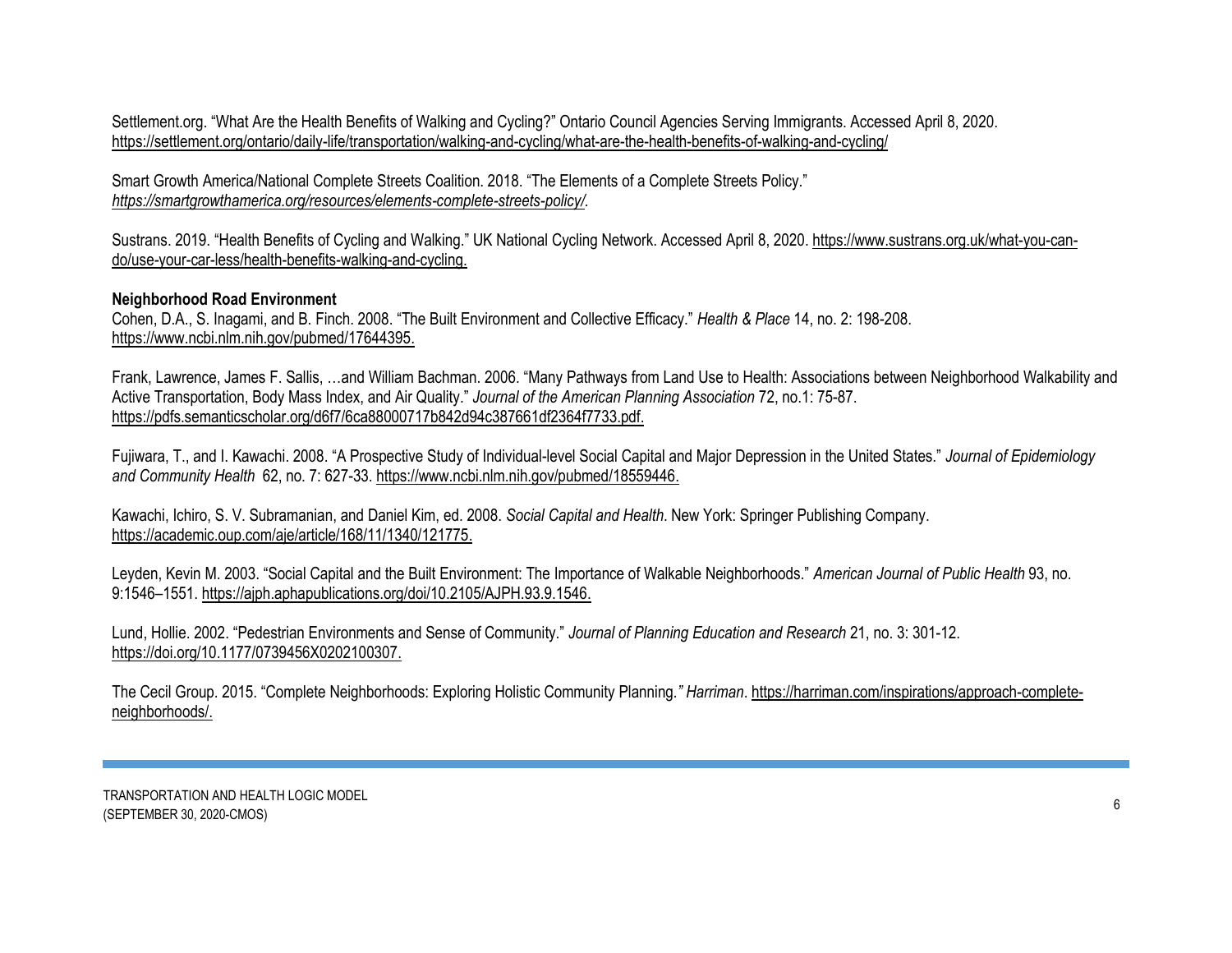Transportation Research Board and Institute of Medicine of the National Academies. 2005. *Does the Built Environment Influence Physical Activity? Examining the Evidence.* Washington D.C.: Transportation Research Board Committee on Physical Activity, Health, Transportation, and Land Use. [http://onlinepubs.trb.org/onlinepubs/sr/sr282.pdf.](http://onlinepubs.trb.org/onlinepubs/sr/sr282.pdf)

US Department of Transportation. "Built Environment Strategies to Deter Crime." Accessed April 8, 2020. [https://www.transportation.gov/mission/health/built-environment-strategies-to-deter-crime.](https://www.transportation.gov/mission/health/built-environment-strategies-to-deter-crime)

## **Safety Measures**

Dumbaugh, Eric, and J.L. Gattis. 2005. "Safe Streets, Livable Streets." *Journal of American Planning Association* 71, no.3: 283-300. [https://www.tandfonline.com/doi/abs/10.1080/01944360508976699.](https://www.tandfonline.com/doi/abs/10.1080/01944360508976699)

Macdonald, Elizabeth. 2008. "The Intersection of Trees and Safety." *Landscape Architecture* 78, no. 2: 54-63. [https://www.naturewithin.info/Roadside/LA%20Mag\\_Intersection%20of%20Trees%20and%20Safety.5.08.pdf.](https://www.naturewithin.info/Roadside/LA%20Mag_Intersection%20of%20Trees%20and%20Safety.5.08.pdf)

Macdonald, Elizabeth, Rebecca Sanders, and Paul Supawanic. 2008. *The Effects of Transportation Corridors' Roadside Design Features on User Behavior and Safety, and Their Contributions to Health, Environmental Quality, and Community Economic Vitality: A Literature Review*. Berkeley, CA: University of California Transportation Center. [https://www.naturewithin.info/Roadside/Macdonald%20lit%20review.2008.pdf.](https://www.naturewithin.info/Roadside/Macdonald%20lit%20review.2008.pdf)

Mok, Jeonghun, Harlow C. Landphair, and Jody R. Naderi. 2003. "Comparison of Safety Performance of Urban Streets Before and After Landscape Improvements." *Proceedings of the 2nd Urban Street Symposium (Anaheim, California)*. Washington D.C.: Transportation Research Board. [https://nacto.org/docs/usdg/comparison\\_of\\_safety\\_performance\\_of\\_urban\\_streets\\_after\\_landscape\\_improvements\\_mok.pdf.](https://nacto.org/docs/usdg/comparison_of_safety_performance_of_urban_streets_after_landscape_improvements_mok.pdf)

Mok, Jeonghun, Harlow C. Landphair, and Jody R. Naderi. 2006. "Landscape Improvement Impacts on Roadside Safety in Texas." *Landscape and Urban Planning* 78: 263-274. [https://www.sciencedirect.com/science/article/pii/S0169204605001386.](https://www.sciencedirect.com/science/article/pii/S0169204605001386)

Naderi, Jody R. 2003. "Landscape Design in the Clear Zone: Effect of Landscape Variables on Pedestrian Health and Driver Safety." *Transportation Research Record* 1851: 119-130. [https://static.tti.tamu.edu/swutc.tamu.edu/publications/papers/167425TP2.pdf.](https://static.tti.tamu.edu/swutc.tamu.edu/publications/papers/167425TP2.pdf)

Naderi, Jody R. Byoung Suk Kweon, and Praveen Maghelal. 2008. "The Street Tree Effect and Driver Safety." *Institute of Transportation Engineers Journal* 78, no. 2: 69-73. [https://www.naturewithin.info/Roadside/Tree&Driver\\_ITE.pdf.](https://www.naturewithin.info/Roadside/Tree&Driver_ITE.pdf)

TRANSPORTATION AND HEALTH LOGIC MODEL (SEPTEMBER 30, 2020-CMOS) 7<br>
(SEPTEMBER 30, 2020-CMOS)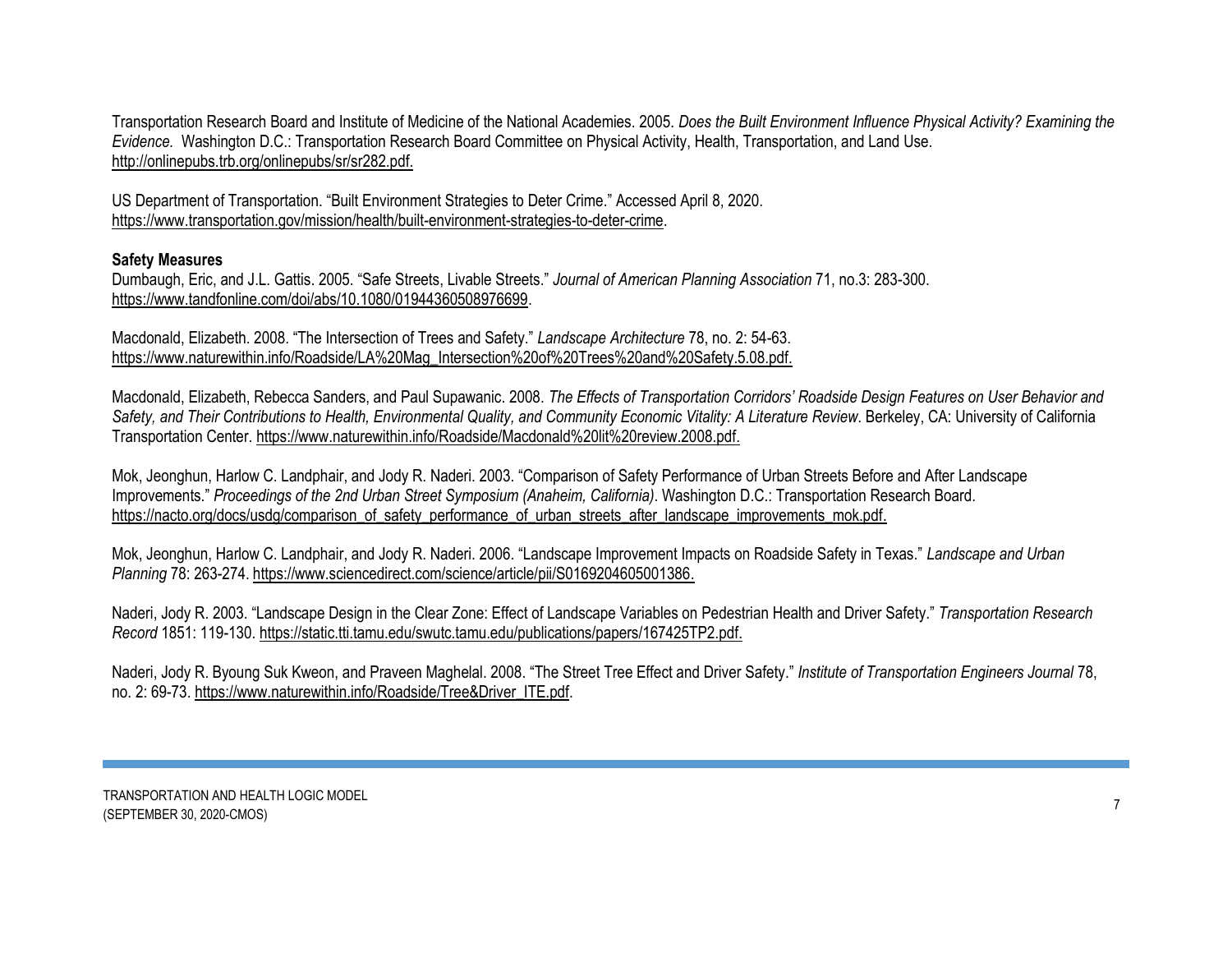Wolf, Kathleen L., and Nicholas Bratton. 2006. "Urban Trees and Traffic Safety: Considering U.S. Roadside Policy and Crash Data." *Arboriculture and Urban Forestry* 32, no. 4: 170-179. [https://www.naturewithin.info/Roadside/TransSafety\\_ArbUF.pdf.](https://www.naturewithin.info/Roadside/TransSafety_ArbUF.pdf)

# **Safe Routes and Connectivity**

DiMaggio, Charles, and Li, Guohua. 2013. "Effectiveness of a Safe Routes to School Program in Preventing School-Aged Pedestrian Injury." *[Pediatrics](https://doi.org/10.1542/peds.2012-2182)* 131, no. 2: 290-296. [https://doi.org/10.1542/peds.2012-2182.](https://doi.org/10.1542/peds.2012-2182)

McDonald, Noreen, Ruth Steiner, Chanam Lee, Tori Rhoulac Smith, Xuemei Zhu and Yizhao Yang. 2014. "Impact of the Safe Routes to School Program on Walking and Bicycling." Journal of the American Planning Association 80, no. 2: 153-167. [https://doi.org/10.1080/01944363.2014.956654.](https://doi.org/10.1080/01944363.2014.956654)

Safe Routes to Schools National Partnerships. 2017. "The Evidence Is In: Safe Routes to School Benefits Children, Schools, Families, and Communities." [https://www.saferoutespartnership.org/sites/default/files/srts\\_research\\_and\\_benefits\\_0.pdf.](https://www.saferoutespartnership.org/sites/default/files/srts_research_and_benefits_0.pdf)

#### **Equitable Access**

Malekafzali, Shireen, ed. *Healthy, Equitable Transportation Policy: Recommendations and Research.* Policy Link, Research Institute and Convergence Partnershi[p.https://www.policylink.org/resources-tools/healthy-equitable-transportation-policy-recommendations-and-research.](https://www.policylink.org/resources-tools/healthy-equitable-transportation-policy-recommendations-and-research)

Modarres, Ali. 2013. "Commuting and Energy Consumption: Toward an Equitable Transportation Policy." *Journal of Transport Geography* 33: 240-249. [https://doi.org/10.1016/j.jtrangeo.2013.09.005.](https://doi.org/10.1016/j.jtrangeo.2013.09.005)

Safe Routes to Schools National Partnerships. 2015. "Fighting For Equitable Transportation: Why It Matters." [https://saferoutespartnership.org/sites/default/files/pdf/Fighting-For-Equitable-Transportation-Why-It-Matters.pdf.](https://saferoutespartnership.org/sites/default/files/pdf/Fighting-For-Equitable-Transportation-Why-It-Matters.pdf)

#### **Public Transit**

Edwards, Ryan D. 2008. "Public Transit, Obesity, and Medical Costs: Assessing the Magnitudes." *Preventive Medicine* 46, no. 1: 14-21. [https://doi.org/10.1016/j.ypmed.2007.10.004.](https://doi.org/10.1016/j.ypmed.2007.10.004)

Kurfurst, Katherine. 2018. "How Can Transportation Alleviate Poverty?" *Ventures*. Accessed April 8, 2020[. https://www.venturesnonprofit.org/blog/transportation](https://www.venturesnonprofit.org/blog/transportation-alleviate-poverty/)[alleviate-poverty/.](https://www.venturesnonprofit.org/blog/transportation-alleviate-poverty/)

Lachapelle, Ugo , Larry Frank, Brian E. Saelens, James F. Sallis and Terry L. Conway. 2011. "Commuting by Public Transit and Physical Activity: Where You Live, Where You Work, and How You Get There." *Journal of Physical Activity and Health* 8, no. S1: S72-82. [https://doi.org/10.1123/jpah.8.s1.s72.](https://doi.org/10.1123/jpah.8.s1.s72)

TRANSPORTATION AND HEALTH LOGIC MODEL (SEPTEMBER 30, 2020-CMOS) <sup>8</sup>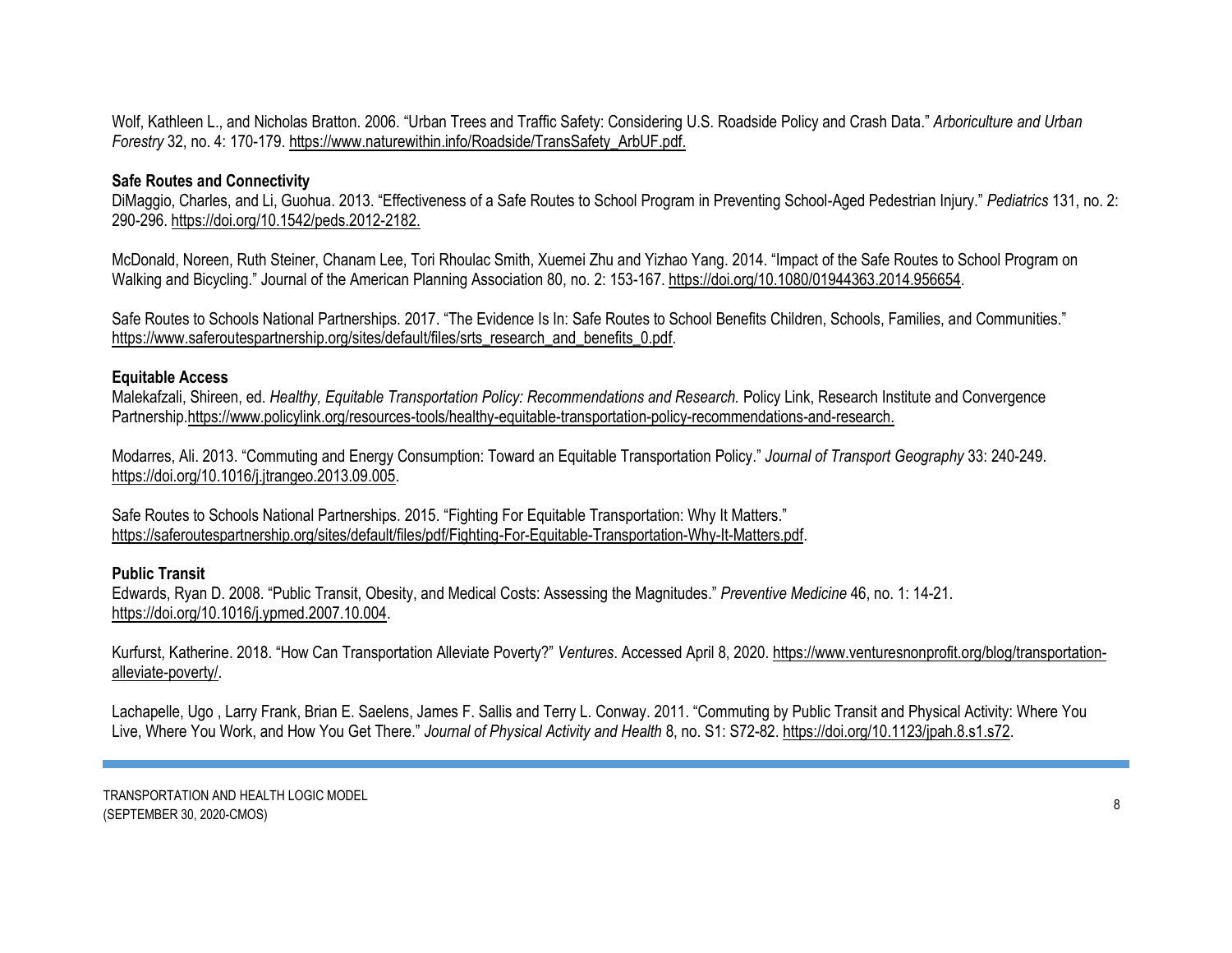Saelens, Brian E., Anne Vernez Moudon, Bumjoon Kang, Philip M. Hurvitz, and Chuan Zhou. 2014. "Relation between Higher Physical Activity and Public Transit Use." *American Journal of Public Health* 104: 854-859. [https://doi.org/10.2105/AJPH.2013.301696.](https://doi.org/10.2105/AJPH.2013.301696)

US Department of Transportation. "Health Performance Metrics." Accessed April 8, 2020. [https://www.transportation.gov/mission/health/Health-Performance-](https://www.transportation.gov/mission/health/Health-Performance-Metrics)[Metrics.](https://www.transportation.gov/mission/health/Health-Performance-Metrics)

#### **Mode Shift**

Ding, D., Klaus Gebel, Philayrath Phongsavan, Adrian E. Bauman, and Dafna Merom. 2014. "Driving: A Road to Unhealthy Lifestyles and Poor Health Outcomes." *[PLoS One](https://www.ncbi.nlm.nih.gov/pmc/articles/PMC4049576/)*. 9, no. 6: e94602. [https://www.ncbi.nlm.nih.gov/pmc/articles/PMC4049576/.](https://www.ncbi.nlm.nih.gov/pmc/articles/PMC4049576/)

Fuller, D., L. Gauvin, Y. Kestens, Y. et al. 2013. "The Potential Modal Shift and Health Benefits of Implementing a Public Bicycle Share Program in Montreal, Canada." *[International Journal of Behavioral Nutrition and Physical Activity](https://link.springer.com/journal/12966)* 10, no. 66. [https://doi.org/10.1186/1479-5868-10-66.](https://doi.org/10.1186/1479-5868-10-66)

Lachapelle, Ugo, and Lawrence Frank. 2009. "Transit and Health: Mode of Transport, Employer-Sponsored Public Transit Pass Programs, and Physical Activity." *Journal of Public Health Policy* 30: S73–S94[. https://doi.org/10.1057/jphp.2008.52.](https://doi.org/10.1057/jphp.2008.52)

Rab, Ari and Audrey de Nazelleb. 2012. "Benefits of Shift from Car to Active Transport." *Transport Policy* 19, no. 1: 121-131. [https://doi.org/10.1016/j.tranpol.2011.09.008.](https://doi.org/10.1016/j.tranpol.2011.09.008)